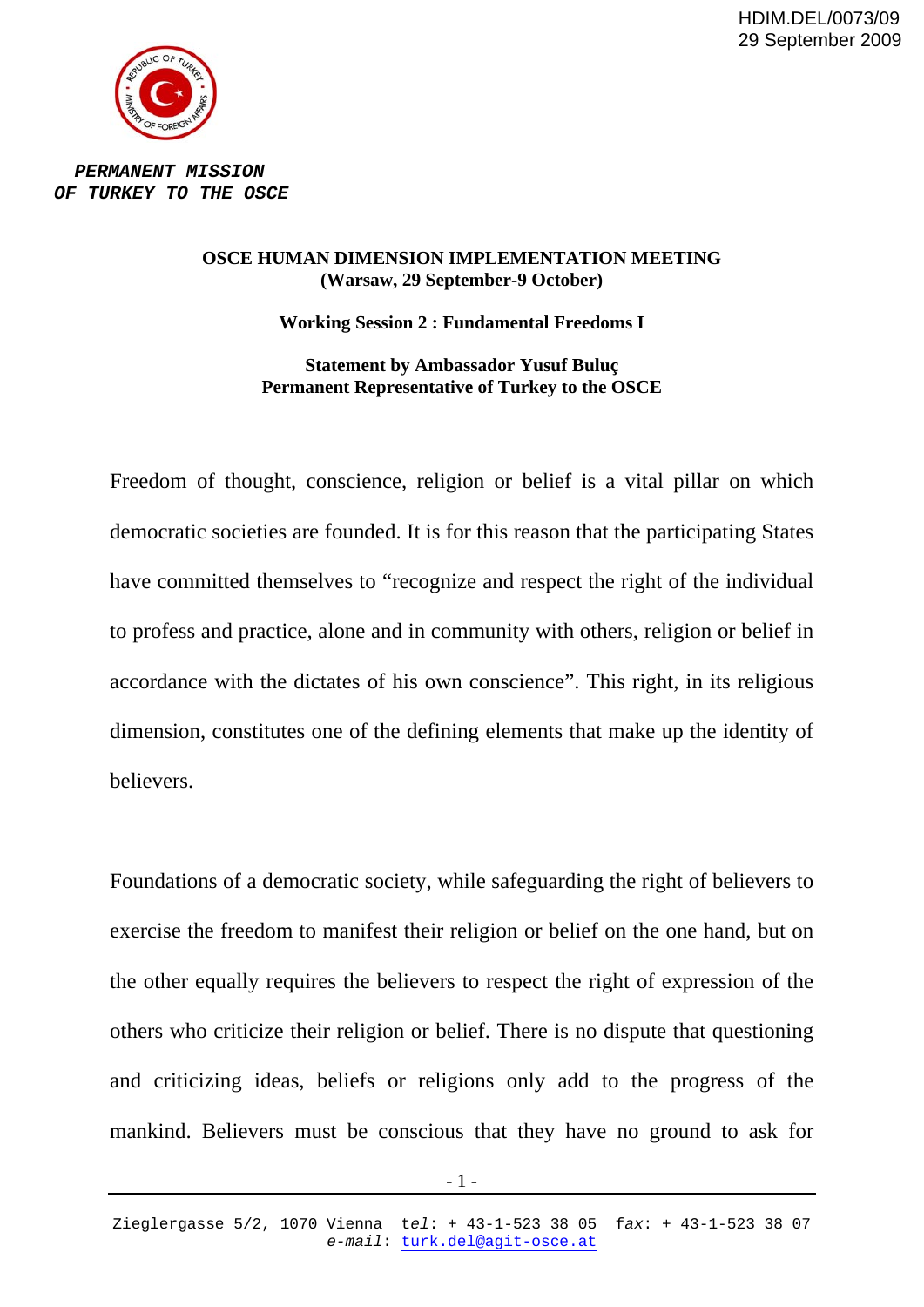exemption from criticism directed at their beliefs. They must tolerate and accept the denial by others of their religious beliefs and even the propagation by others of doctrines hostile to their faith.

However, such criticism contributes to the public debate in ways capable of furthering progress in human affairs only if it is made in a manner that doesn't humiliate, and therefore harm the religious feelings of believers at large. Where imparting of information or ideas, including through artistic expression is incompatible with respect for freedom of thought, conscience, religion or belief of others, States should be mindful of their responsibility to ensure the peaceful enjoyment of these rights by the holders of those religions or beliefs.

It is well worth recalling that the European Court of Human Rights (*Case of Otto Preminger Institute vs. Austria*) rightly pointed out, "The respect for the religious feelings of believers as guaranteed in Article 9 of the Convention can legitimately be thought to have been violated by provocative portrayals of objects of religious veneration; and such portrayals can be regarded as malicious violation of the spirit of tolerance, which must be a feature of democratic society". Democratic society is affected if humiliating and abusive attacks are directed towards reputation of a religious group and the symbols making up their identity. We need to draw the conclusion from the verdict of the court that it is the duty of the person seeking to avail himself of his freedom of expression to show due diligence that his statement or any form of his expression do not aim

 $-2-$